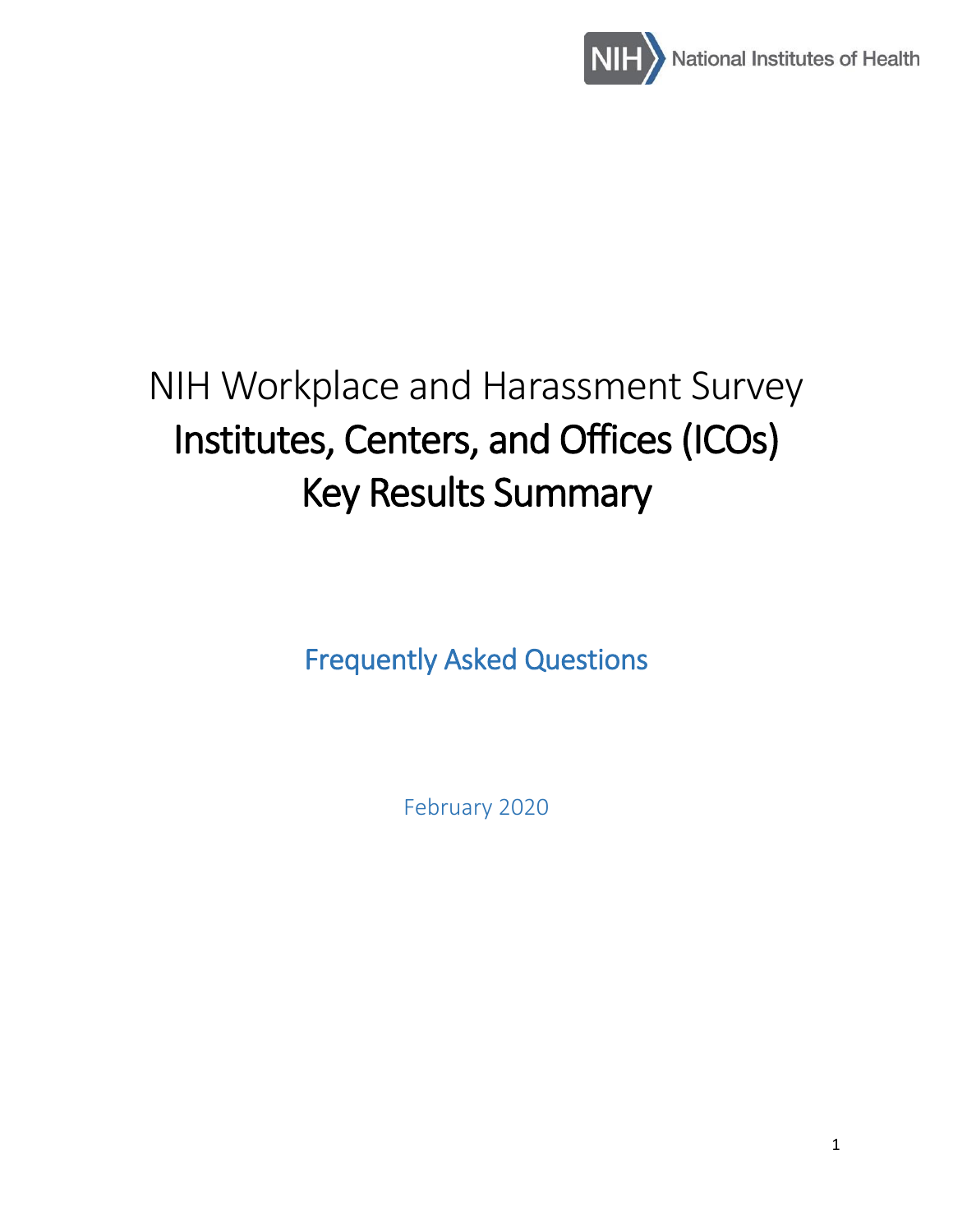

## NIH Workplace and Harassment Survey: *Frequently Asked Questions*

## Survey Measures and Methodology

 $\overline{\phantom{a}}$ 

## **Q: How did the survey define sexual harassment?**

**A:** In order to assess NIH employees' experiences with harassment and inappropriate conduct in the workplace, the survey used the Sexual Experiences Questionnaire (SEQ), which has undergone considerable testing in a range of occupational settings.<sup>1</sup> Based on this questionnaire, sexual harassment is a form of discrimination that is "composed of three categories of behavior: (1) gender harassment: verbal and nonverbal behaviors that convey hostility, objectification, exclusion, or second-class status about members of one gender; (2) unwanted sexual attention: verbal or physical unwelcome sexual advances, which can include assault; and (3) sexual coercion: when favorable professional or educational treatment is conditioned on sexual activity."<sup>2</sup>

## **Q: Did the survey define sexual harassment in the same way as NIH's CIVIL program?**

**A:** [NIH Policy](https://policymanual.nih.gov/1311) defines sexual harassment as "A form of harassment that violates [Title VII of the Civil](https://www.eeoc.gov/laws/statutes/titlevii.cfm)  [Rights Act of 1964.](https://www.eeoc.gov/laws/statutes/titlevii.cfm) Unwelcome sexual advances, requests for sexual favors, and other verbal or physical conduct of a sexual nature constitute sexual harassment when this conduct explicitly or implicitly affects an individual's employment, unreasonably interferes with an individual's work performance, or creates an intimidating, hostile, or offensive work environment."

To assess the NIH workforce's experiences with sexual harassment, the survey used the Sexual Experiences Questionnaire (SEQ).<sup>1</sup> In this questionnaire, sexual harassment *not only* includes sexual harassment as defined by NIH Policy above, but also gender harassment (i.e., behaviors conveying "hostility, exclusion, or second-class status about members or one gender"). <sup>2</sup> NIH chose to use this definition in order to capture a more complete picture of employees' experiences with harassment consistent with the research literature and the National Academy of Sciences, Engineering, and Medicine 2018 report, including incidents that may not meet the legal definition of sexual harassment currently used by NIH's CIVIL program.

## **Q: [Did the survey measure harassment that is not sexual, such as bullying?](https://diversity.nih.gov/building-evidence/harassment-survey/faq#answer17)**

**A:** Yes. The NIH Workplace Climate and Harassment Survey addressed a range of objective behaviors, including workplace incivility and bullying, which are described in Table 3 of the ICO report.

<sup>1</sup> Fitzgerald, L. F., Magley, V. J., Drasgow, F., & Waldo, C. R. (1999). Measuring sexual harassment in the military: The Sexual Experiences Questionnaire (SEQ—DoD). Military Psychology, 11(3), 243–263. doi:10.1207/s15327876mp1103\_3

<sup>2</sup> National Academies of Sciences, Engineering, and Medicine. (2018). *Sexual Harassment of Women: Climate, Culture, and Consequences in Academic Sciences, Engineering, and Medicine*. Washington, DC: The National Academies Press.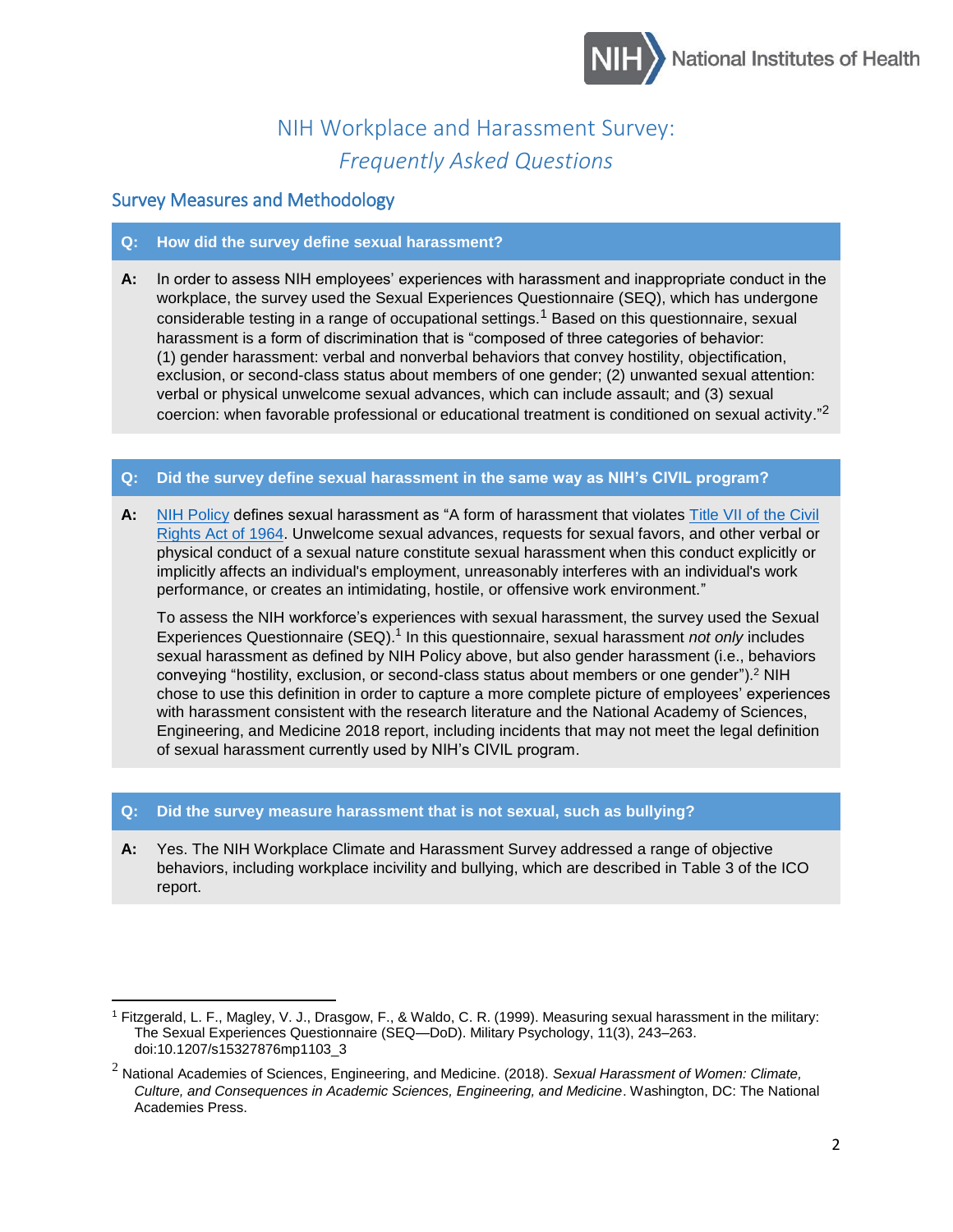

## **Q: Why are there so many values labeled as "NR" in my report?**

**A:** To protect individual anonymity, the contractor fielding the survey did not provide the NIH with breakdowns of any subgroups with fewer than 15 respondents (labeled as NR). This approach was recommended by the contractor to preserve respondent confidentiality and prevent any potential re-identification of survey respondents, which could have detrimental personal or career implications. Some NIH ICOs therefore, had sample sizes that were not large enough to result in cells with samples larger than 15. In these cases, we recommend looking to the trans-NIH results included in the ICO report for more general insights.

## **Q: What should I do if most of my ICO report is labeled as "NR"?**

**A:** The trans-NIH report will be released in spring 2020 and will include more detailed survey findings that apply to all ICOs. In addition, we have secured a new data management and analysis contract that will allow ICOs to make additional data requests through a Data Access Committee to supplement the results in the current Key Results Summary. To protect individual anonymity, the contractor fielding the survey did not provide NIH with breakdowns of any subgroups with fewer than 15 respondents (labeled as NR). Some NIH ICOs therefore, had sample sizes that were not large enough to result in cells with samples larger than 15. In these cases, we recommend looking to the trans-NIH results included in the ICO report for more general insights.

## **Q: Can we tell if a cell labeled "NR" (less than 15 respondents) had any data at all?**

**A:** No. In the Key Results Summary, cells labeled "NR" correspond to a value between zero and 14 respondents. However, we have secured a new data management and analysis contract that will allow ICOs to make additional data requests through a Data Access Committee. Further analyses can be requested through the Data Access Committee, including inquiries about cells with zero respondents. In addition, we recommend conducting internal focus groups, in-depth interviews, or using other assessment methods to gain a more complete picture of your unique ICO workplace climate.

## **Q: Why do you report percentages instead of samples sizes?**

**A:** To encourage respondents to complete and submit the survey, the survey platform allowed respondents to skip any question they did not wish to answer. Respondents could have skipped a question or response for any number of reasons, such as feeling uncomfortable or not wishing to disclose certain information on a survey administered by NIH. This functionality impacts the way in which survey results are presented, such that the total number of respondents, and therefore the denominator, may differ slightly for each survey question reported. Percentages allow readers of the report to instead focus on overall trends, key findings, and comparisons between groups of respondents.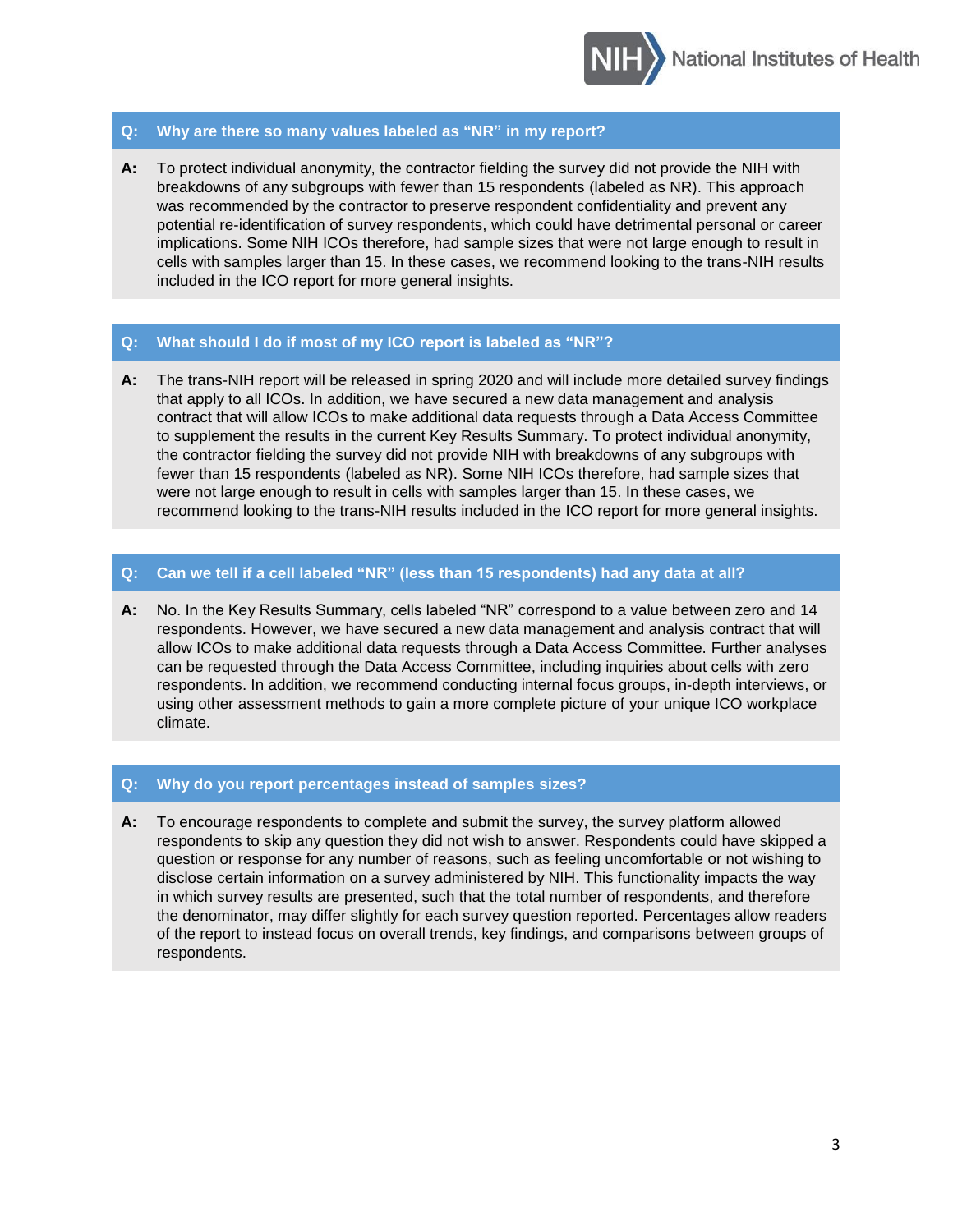

## Data Tables

 $\overline{a}$ 

## **Q: Are the percentages in Table 1 mutually exclusive?**

**A:** No, the percentages are not mutually exclusive and will not sum to the total for *any sexual harassment*. The Sexual Experiences Questionnaire (SEQ) has three subscales: *gender harassment*, *unwanted sexual attention*, and *sexual coercion*. Each of the 25 SEQ survey items maps to one of the three subscales. Since respondents may have had multiple sexual harassment experiences across different subscales in the past 12 months, these values are not mutually exclusive.

## **Q: What is the purpose of reporting "NA" in Table 2? Is this different than "NR"?**

**A:** Due to the volume of analyses required for the NIH survey (including obtaining findings at the Trans-NIH and ICO levels), the original data reports received from the contractor who fielded and analyzed the survey employ a crosstab format. In this format, overall sample sizes and percentages are not reported for each vulnerable group (e.g., total number/percentage of trainees experiencing sexual harassment). Rather, the groups are broken down by gender identity. Since some cells have sample sizes of less than 15 and were therefore, suppressed to preserve respondent anonymity, we were unable to calculate overall sample sizes and percentages (i.e., sum across columns). However, future analyses with these data will address this limitation to provide a fuller picture of vulnerable populations at each ICO.

## **Q: Should the percentages reported by gender in Table 2 add up to the total percentage of all respondents experiencing sexual harassment?**

**A:** No, the percentages reported in Table 2 are subgroup-specific percentages. For example, the percentage reported for *Women* can be interpreted as: "Among respondents identifying their gender as women, X% experienced any sexual harassment in the past 12 months." In this example, the denominator is all respondents who identified their gender as women, and the numerator is all respondents who identified their gender as women *and* experienced any sexual harassment in the past 12 months. Since the denominators differ across each of the gender subgroups based on the total number of respondents in that gender subgroup, the percentages do not add to the overall percentage of respondents experiencing any sexual harassment.

## **Q: How do I interpret the percentages reported in Table 3 for my ICO?**

A: On the survey, respondents were asked a series of questions from the Workplace Incivility Scale<sup>3</sup> about their experiences with incivility in the past 12 months. Respondents were also asked if they had experienced bullying in the same time frame. In Table 3, the top left-hand cell can be interpreted as follows: "Among survey respondents *not* experiencing any sexual harassment in the past 12 months, X% experienced any bullying in the past 12 months." Similarly, the bottom left-hand cell can be interpreted as: "Among respondents *not* experiencing any sexual harassment in the past 12 months, Y% experienced any workplace incivility in the past 12 months." This table is intended to depict the association between experiences of workplace incivility or bullying, and sexual harassment.

<sup>3</sup> Cortina, L. M., Magley, V. J., Williams, J. H., & Langhout, R. D. (2001). Incivility in the workplace: Incidence and impact. *J Occup Health Psychol, 6*(1), 64–80.